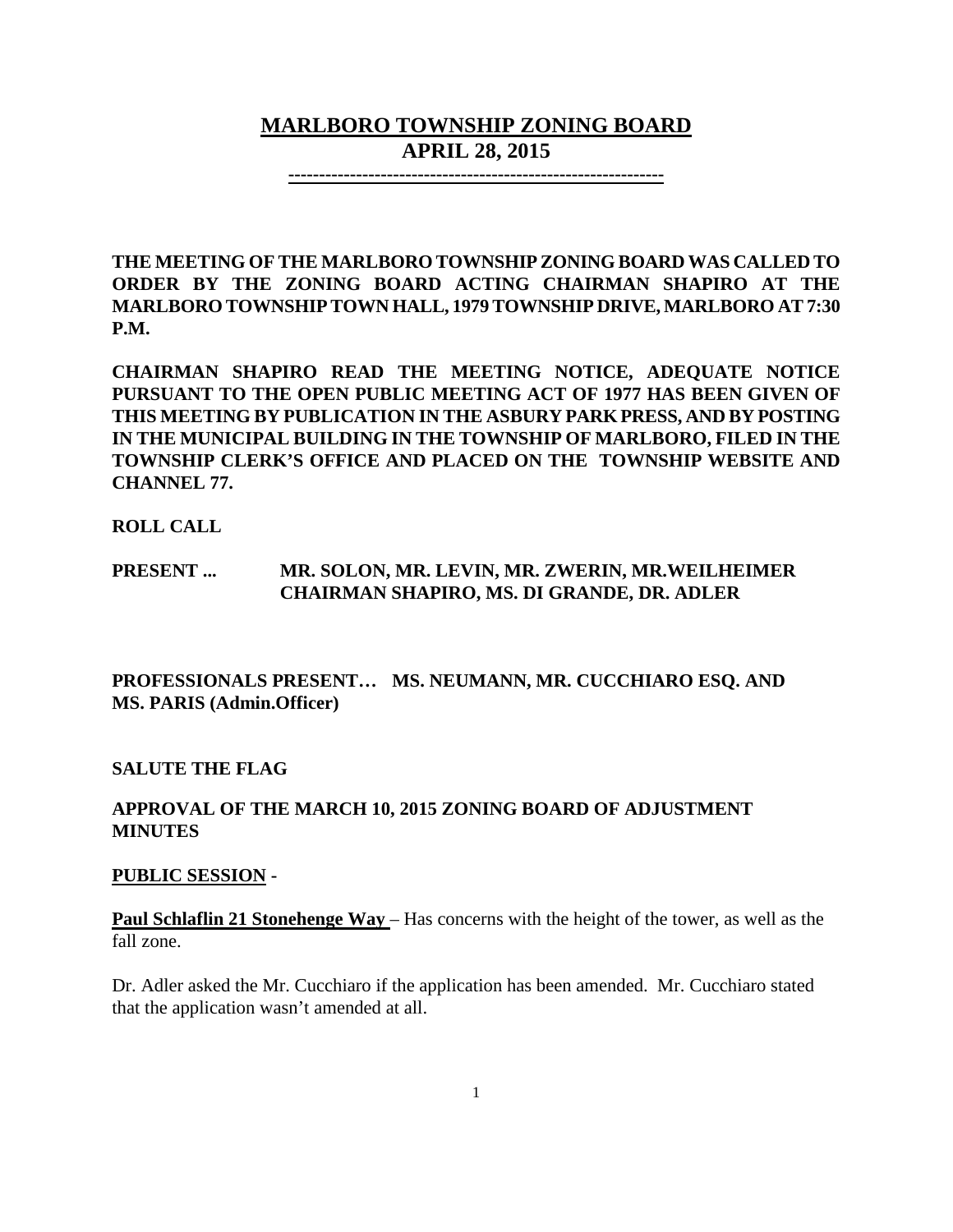## **Z.B. 14-6520 NEW YORK SMSA LP d/b/a VERIZON WIRELESS – Continued Public Hearing for Use Variance approval to construct 125 foot high monopole with associated equipment shelter, cabinet and 8 foot high chain link fence at 251 Spring Valley Road, Block 172 Lot 14, in the LC zone**

Mr. Michael Beck Esq. gave a brief synopsis of the application. Mr. Beck discussed previous comments made by the board members regarding the height and design of the mon-pole. Mr. Beck stated he reported the comments and concerns brought forward by the board members back to his clients. Mr. Beck stated, if the board was to make it a condition of approval that the mono-pole would need to be 150 feet, his client would agree to build to 150 feet.

Robert Foley of Dewberry Engineering Inc. was sworn in gave testimony. Mr. Beck asked if Mr. Foley if he or members of his firm prepared the Site Plan for this application. Mr. Foley stated "yes". Mr. Beck asked Mr. Foley to describe the location of the site and its existing conditions. Mr. Foley stated that the site is located on Spring Valley Rd. Mr. Foley described the property having a driveway running through the entire lot. The applicant is proposing an 11'.8" x 26' Verizon Wireless shelter as well as a 125 foot mono-pole with an 8 foot high lightening rod at the top for a total height of 133 feet. The mono-pole will have a total of twelve antennas and a small GPS antenna. Mr. Foley stated that the antennas are panels approximately 8 feet in height by 10" to 12" wide. Dr. Adler asked if they were to have colocation of carriers, where would they be located on the mono-pole. Mr. Foley stated typically they are generally are at 10 foot intervals, going either up or down the tower. The applicant is proposing an 8 foot high chain link fence around the perimeter of the leasehold on the property. The applicant is also proposing a gravel driveway to access from Spring Valley Rd. The applicant is proposing a 30K generator within the shelter for emergency power. Ms. Neumann asked Mr. Foley if the generator would be gas or diesel, Mr. Foley responded "diesel". Ms. Neumann asked if they have the maneuverability for the diesel truck to get in to service the generator. Mr. Foley responded "yes, we do". Mr. Shapiro asked if the tower was to fall, would it clear Spring Valley Rd. Mr. Foley said it's like trying to predict which way a tree is going to fall. If the foundation held and this was strictly a structural failure of the tower, the rule of thumb is, it wants to lay over at about the third point. Mr. Shapiro asked is there a possibility of it falling into Spring Valley Rd. Mr. Foley stated if there was a foundation uplift, yes. Mr. Cucchiaro asked what are the uses of the surrounding properties. The property directly south is an open lot, mostly storage use. Mr. Cucchiaro asked if the proposed location is a complying lot. Ms. Neumann stated that it is not, it's in the LC zone. Mr. Beck asked Mr. Foley if he has any concerns with the safety of the mono-pole. Mr. Foley responded "non what so ever." Chairman Shapiro stated that most of the boards questions seem to be directed to the applicants planner and requested that he come up to speak.

Chairman Shapiro called a five minute recess Mr. Solon second

William F. Masters Jr. P.P. was sworn in and gave testimony. Mr. Beck asked Mr. Masters if he is familiar with the Zoning requirements and Master Plan of Marlboro Township, Mr. Master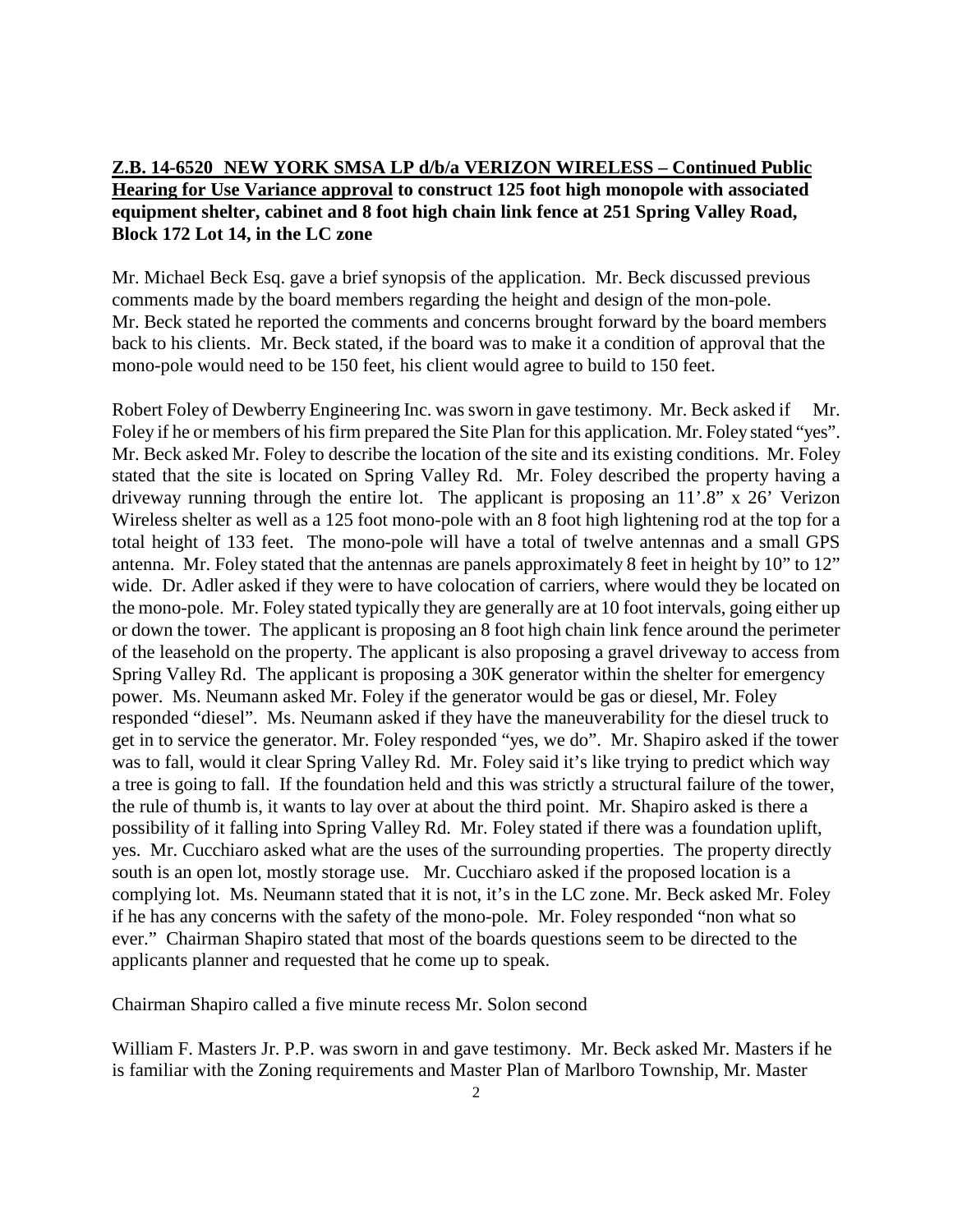answered "yes I am." Mr. Beck asked Mr. Masters to describe the surrounding properties. Mr. Masters stated that there are four contiguous undersized lots. Lots 14, 15, and 16 are vacant wooded properties. Lot 13 is a large open lot previously used as a junkyard, now currently it's being used to store vehicles. Mr. Beck asked Mr. Masters to the best of his knowledge what the use is presently on lot 13, is it an existing non-conforming use, Mr. Masters answered "yes." Evidence was entered in as A-34. Mr. Beck asked Mr. Masters to describe A-34 as a colored aerial photograph of the subject property and its surrounding properties, that Mr. Masters superimposed circles to identify the site, and its dated 9/6/2013. Evidence was entered in as A-35. Mr. Masters describe A-35 as a photo board with six colored photos of the proposed site. Mr. Masters stated that the photo simulations show that the view of the proposed mono-pole are extremely limited. The only visibility is along Spring Valley Road, and he feels no real detriment. Mr. Masters feels that the proposed site is particularly suited for a mono-pole. As the studies show that this site meets the technical requirements for Verizon Wireless. It's a site that is heavily wooded and would provide a buffer for the ground equipment as well as the lower portion of the proposed mono-pole. Dr. Adler asked if the mono-pole could be moved back 75 feet. Mr. Masters said that it could be moved back except the property has a 75 foot rear yard setback requirement in a LC zone. Dr. Adler stated that it would be of a greater safety value if the mono-pole encroached on the rear setback, rather than where the applicant is proposing. Mr. Masters stated that he has no disagreement with Dr. Adler's statement, it would of course require Verizon Wireless to get the approval from the landlord (property owner). Mr. Cucchiaro stated that if the lots were to merge, there would be any violation of the setback. Evidence was entered in as A-36, Mr. Masters described them as colored photos showing the mono-pole at 125 feet vs. 150 feet and a tree style mono-pole vs. a standard mono-pole. Mr. Masters recommended that if the board were to request the tree style mono-pole, that they do so at a height of 150 feet. Mr. Masters stated that it's very difficult to add to the tree style and still maintain the realistic look.

Mr. Cucchiaro requested that the applicant notice 200 feet from lots 14, 15, and 16 Mr. Beck agreed and requested to carry the application 30 days. This application is carried to June 9, 2015.

## **M E M O R A L I Z A T I O N S**

**Z.B. 14-6528 ERIC PARETS** - Memorialization of Resolution granting Bulk Variance approval to construct a 400 sq. ft. addition to existing home, which exceeds permitted lot coverage for principal structure at 10 Wabash Road, Block 234 Lot 11, in the R-30/20 zone.

Offered: Chairman Shapiro Ayes: 5 (Mr. Solon, Mr. Zwerin, Mr. Weilheimer, Chairman Shapiro, Ms. DiGrande)